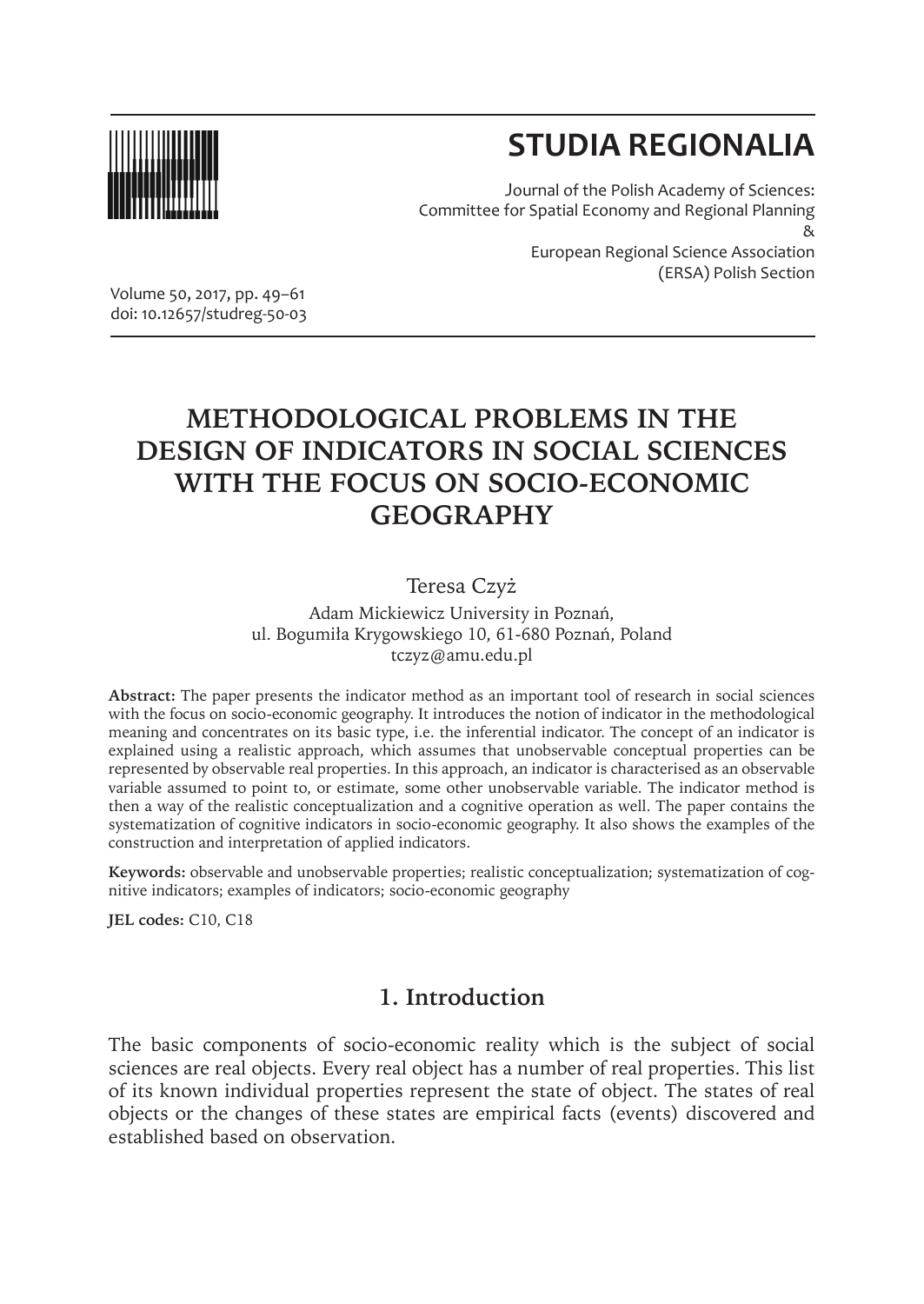However, apart from real objects, conceptual objects are also distinguished, that is constructs, such as concepts, propositions and theories which are creations of the human mind (Bunge 1977, 1996). They are not parts of the real world (i.e. entities) as it is with real objects, but they can represent them. Constructs are conceptual representatives of real-world components, i.e. real objects and their properties (Bunge 2006).

The empirical-scientific model of contemporary socio-economic geography assumes that empirical facts are of fundamental importance in building up knowledge (Chojnicki 2010). However, the subject of research in socio-economic geography next to observable objects is often objects inaccessible to direct observation, i.e. conceptual objects and their properties. In order to preserve the empirical character of socio-economic geography, we try to detect such properties which would be subject to observation and which could make it possible to determine unobservable properties of conceptual objects.

Examples of unobservable properties, called latent, are social concepts, economic concepts, properties of spatial and regional systems, such as suburbanization, human capital, a level of socio-economic development, prosperity, the standard of life, social cohesion, sustainable development, competitiveness, a knowledge-based economy, spatial accessibility, spatial coherence.

An approach distinguishing real objects and conceptual objects (constructs) is the basis for the application of indicators as a method for the description of the properties of those objects.

The indicator method, or indicator inference, is a way of a realistic conceptualization of reality, which consists in expressing unobservable conceptual properties by means of observable real properties (Bunge 1996).

This article aims at presenting the indicator method as an important tool for the cognitive research conducted in the field of social sciences with the focus on socio-economic geography and shows some of the methodological problems involved in the design of indicators.

#### **2. Index and indicator**

In scientific terminology it is important to distinguish between an index and an indicator. These are two separate terms with different meanings but related to each other. An index is a statistical term and an indicator a methodological one. An index is linked to statistics. It results from the assignment of certain real numbers to the properties of specific objects as their measures. It is a descriptive parameter of an object's property in the numerical form. In statistics we distinguish indices of structure, intensity, and the dynamics of phenomena (Banasiński & Lange 1968). An index is treated as a synonym for statistical data.

An example of an index in statistics can be a readership index, which is the number of books read during a year per inhabitant. However, when we interpret this index as meaning that the growth in reading rates proves the growth in the cultural level of a society, then we use the term in a methodological sense of a cognitive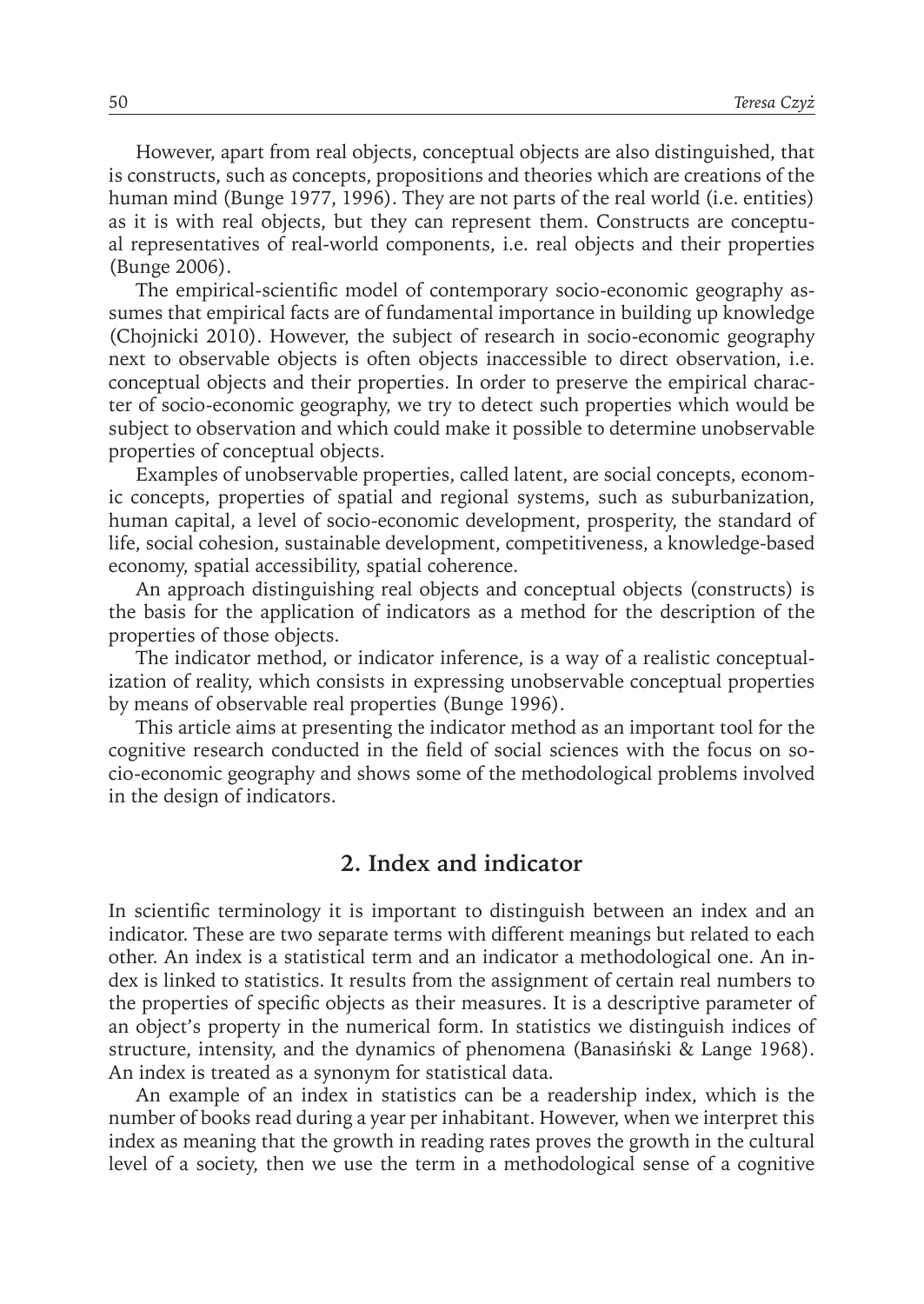value, i.e. an indicator (Tabin 1983). The terms: indicator and index are compatible but cannot be considered interchangeably.

An indicator is a term mainly applied in sociological research. Typical indicators are income inequality indices. In economics, demography and socio-economic geography the term index is used, which still can be wildly understood. Some indices (so-called by their authors) are essentially indicators. An example can be Florence's statistical index of localization (1948). It is worth noticing that in recent years in regional studies, among others in the research on regional competitiveness, a clear distinction between indicators and indices is introduced (Aiginger & Firgo 2017).

In this study the following terms are applied: indicator and index and their modified names in the form: the cognitive indicator and statistical index.

#### **3. Types of indicators**

The notion of indicator in a methodological sense developed in social sciences, mainly in sociology, and became an important tool for cognitive research. For the first time we encounter this term in Dodd's work (1942). Contemporary research achievements in the field of methodology is rich and it would be hard to outline it here. Pawłowski (1969) and S. Nowak (1970, 1985) investigated the indicator method in Polish sociology. Of great importance in the world achievements are Bunge's works (1975, 1981, 1985, 1996) who developed the conception of indicators in the theoretical-methodological aspect in scientific philosophy.

According to S. Nowak (1977), an indicator is a property from whose occurrence we conclude either with certainty or with certain probability the occurrence of another property called an indicatum. In terms of the relation between an indicator and an indicatum, he distinguishes definitional indices and empirical indices. Definitional indicators are based on identity relations. "The indicator itself is the very phenomenon that we want to study and its characteristic features form the definition of the corresponding concept" (S. Nowak 1977, p. 132). When we say that the number of annually committed crimes is a crime indicator, we assume that "crime" is "the number of crimes committed". An indicator is a definition of an indicatum. The concept of definitional indicators was justified and interpreted on the basis of the opinion that those notions should be defined in observational-measuring terms. Thus, those indicators can be occasionally assumed as operational definitions. Empirical indicators are the ones in which the relation between the indicator and the indicatum (property indicated by it) is not based on terminology, but is a factual relation. On the assumption that the indicator and the indicatum are different in terms of the notion and definition, it can be assumed that there is a dependence which is directly or indirectly subject to empirical verification. There are two types of empirical indicators: (1) an observational indicator when both an indicator and an indicatum have the character of observable properties; an indicatum can be observed empirically and thus the existence and the strength of relation between them can be empirically stated. An example of this indicator is the number of bank accounts as an indicator of people's incomes; (2) an inferential indicator when from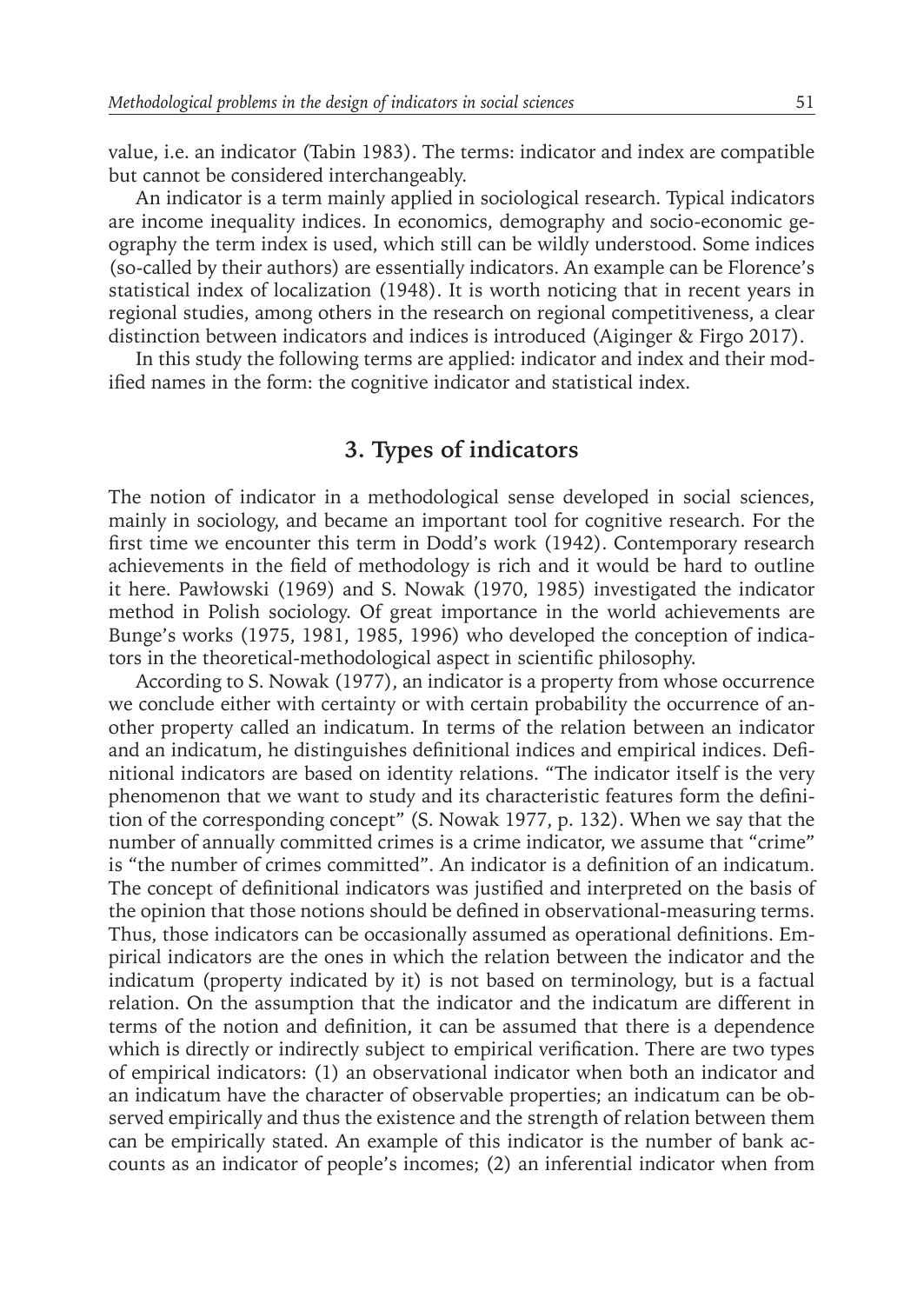that an indicator occurs we deduce the existence of certain property (latent property) inferred from its various symptoms, but not directly observable.

An inferential indicator is a certain property (variable) which determines and gives an empirical sense to a certain unobservable property. This involves conceptual objects and their properties which are unavailable for observation and which are attempted to be determined by the properties which relate to them and which are subject to observation and measurement. Hence, the indicator of the attractiveness of a city is the number of tourists, hotels or historical buildings. Other examples of inferential indicators are density of cities as an indicator of urbanization, net balance of journeys to work as an indicator of a city closure, the number of non-profit organizations as an indicator of social capital, employment in the high technology industry as an indicator of regional competitiveness. In the case of inferential indicators, the existence or the occurrence of an indicatum cannot be confirmed by direct observation. An indicator is characterized as an observable property assumed to point to, or estimate some other unobservable property (Bunge 1975). Inferential indicators are based on the relation which occurs between an indicator and an indicatum, that is between an observable and an unobservable property. This relationship is discussed in various categories: of cause and effect, statistical, and probabilistic (Pawłowski 1969). If, e.g. the "high level of consumption" is analysed and the "possession of a luxury car" is assumed as an indicator, the relation between them can be interpreted in different ways. Analysing it in the categories of cause and effect, one can reflect on whether an indicator is a necessary and a sufficient condition of an indicatum. It is worth noting that this relation is hypothetical in character.

The major importance of inferential indicators is that they help to verify theoretical, i.e. unobservable terms, and theoretical statements occurring as part of pre-theoretical knowledge (Chojnicki 2008).

Bunge (1996), considering indicators in their narrowest sense, i.e. in the form of inferential indicators, analyse the links of conceptualization, which specifies and improves concepts, with operationalization. "The 'operationalization' of construct consists in relating it to data via one or more indicator hypothesis" (Bunge 1996, p. 170). The indicator hypothesis is the relationship between an unobservable variable UO and an observable variable O and takes the form of the functional dependence  $UO=f(O)$ . This hypothesis has the character of a theoretical or empirical one, which has to be justified and verified in logical and cognitive terms.

In this article, without going into an extensive analysis of compound methodological problems connected with the construction and use of indicators already presented in Bunge's works, attention is paid to the following premises, important for the indicator inference: (1) "Although all indicators are variables, not all variables are indicators. Likewise, while all indicators are observable, not all observable variables are indicators" (Bunge 1975, p. 68); (2) "The indicator should follow directly from the theory determining their significance" (Bunge 1981, p. 379). However, most indicators in social sciences are proposed on the basis of intuition without theoretical justification; (3) "Some indicators are unreliable for being ambiguous" (Bunge 1996, p. 170). The relation between a single indicator and an indicatum can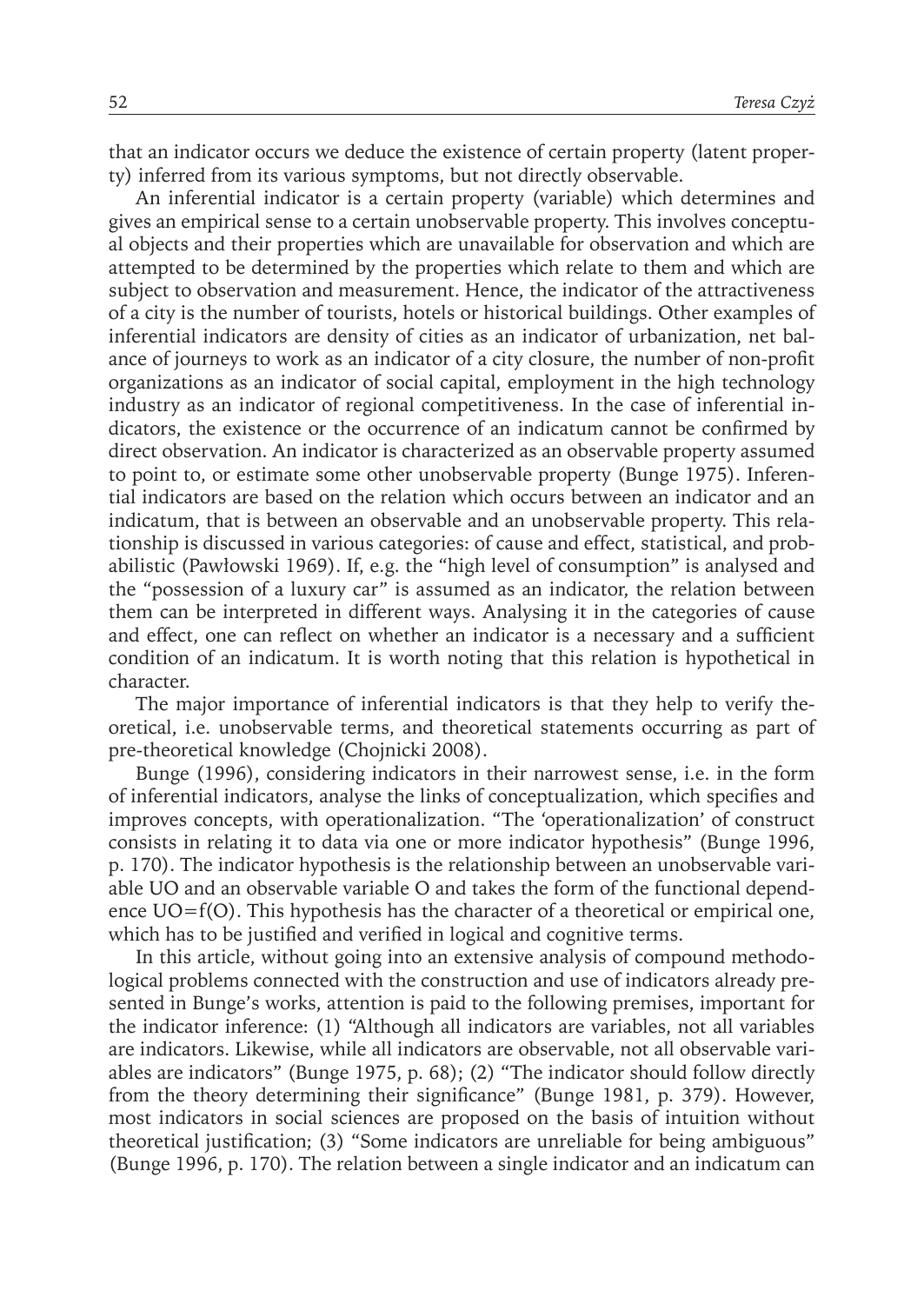be imprecise and hence unreliable. Thus, large outlays on education can indicate either an advanced and modern education system or a backward one subject to modernization. In turn, per capita income is not reliable indicator of the quality of life. According to Bunge (1985), there are two ways of decreasing the ambiguity of indicators. The first one consists in building a large set of indicators having each control the others. Such proceeding is applied, e.g. in the research of the quality of life (Bunge 1975; Chojnicki & Czyż 1987). The second way is embedding indicators in theories which are capable of explaining why an observable variable is a good indicator of an unobservable variable.

## **4. Systematization of indicators in socio-economic geography**

In socio-economic geography statistical indices and cognitive indicators are used. Indices include statistical data which inform about the state of socio-economic phenomena and are published in statistical yearbooks or included in data bases. For the research proceedings in the field of socio-economic geography, however, cognitive indicators are of particular importance.

Cognitive indicators, applied in the indicator method in socio-economic geography are divided into kinds according to the characteristics of variables formulated as indicators. The following kinds of indicators are distinguished:

- 1. Empirical and theoretical indicators. Empirical indicators concern variables observational-measuring in character. Theoretical indicators are determined based on theoretical variables. These variables are derived from the mathematical model of a phenomenon. They do not have their empirical counterparts. Yet, they are the variables which are a transformation of empirical variables and which acquire a new interpretation (descriptive or theoretical). The empirical indicator of the population distribution is the population density and the theoretical indicator – a mathematical population potential (Chojnicki 1966).
- 2. Qualitative indicators (e.g. intentions underlying social actions) and quantitative (e.g. the number of years of education as an indicator of human capital). The values of these indicators due to the character of variables may represent various measurement scales: nominal, ordinal, interval and ratio scale.
- 3. Attribute and relational indicators. Attribute indicators represent intrinsic properties that an object possesses regardless of other objects. Relational indicators represent the properties of pairs of objects, they identify the relationships between those objects in the form of an interaction (meaning that a change of one object is accompanied by a change of the other one). An example of the first one is the quality of soil as an indicator of the value of agricultural land and the second – migrations as in indicator of interregional linkages.
- 4. Significant and nonsignificant indicators. They are distinguished in the procedure of the reduction of the initial set of properties, which results in the derivation of statistically significant properties being the basis for significant indicators, and the rejection of properties nonsignificant in character (L. Nowak 1977). Principal component analysis belongs to one of the reduction methods. A com-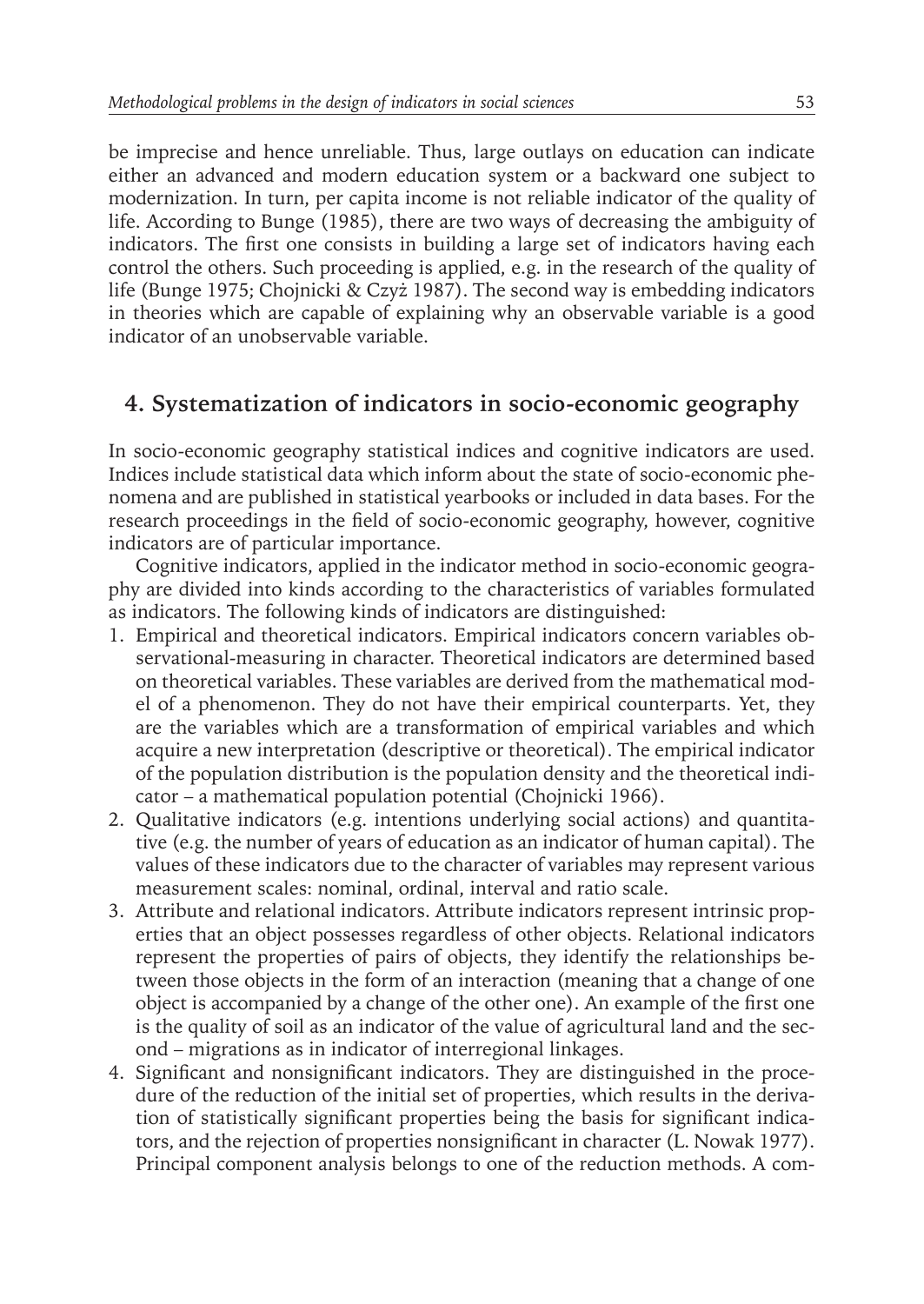ponent is built on the dependencies between empirical variables and is a theoretical variable statistically significant when it explains an important part of the total variance of input variables (Chojnicki, Czyż 1987, 2003; Rodrigues-Pose, Crescenzi 2008).

- 5. Indicators in denomination and normalized indicators. The first ones are identified in the categories of the properties expressed in physical units (involving economic, social and ecological events) and are conventionally called "natural indicators" (e.g. infant deaths per 1,000 live birth as an indicator of health condition) or are expressed in money values (e.g. Gross Domestic Product (in zlotys) per employee as an indicator of productivity). The second ones are constructed on the basis of normalized variables (including standardized ones) which are comparable and allow performing further mathematical operations (E. Nowak 1990).
- 6. Partial and synthetic indicators. This division corresponds to the division into simple and composite indicators (Babbie 2001). A partial indicator is constructed based on a single property of a phenomenon (e.g. population growth as an indicator of a demographic situation, the number of students as an indicator of human capital). A synthetic indicator concerns a multivariate description of a phenomenon and can be the average of partial indicators. An example of a synthetic indicator constructed in such a way is Perkal's index<sup>1</sup>. The application of a synthetic indicator requires previous normalization and transformation of variables (Grabiński et al. 1989). In turn, Aiginger and Firgo (2017) compile composite indicators based on principal component analysis and factor analysis. Synthetic indicators include: an indicator of socio-economic development level, an indicator of a knowledge-based economy, an urbanization indicator, a regional competitiveness indicator.
- 7. Positive indicators (stimulants), negative indicators (destimulants). We deal with stimulants when we assess positively the growth in the value of an indicator and with destimulants when we assess it negatively. For example, a stimulant is the number of patents as an indicator of innovativeness in the economy and a destimulant – the number of road accidents per 10,000 inhabitants as an indicator of public safety. Destimulants are indicators of adverse events from the economic, social and ecological point of view, which are the symptoms of irregularities in the development process. All the values of these indicators that are greater than zero indicate an absolutely unfavourable situation. Even the lowest dust emission per km² is unwelcome. Whereas indicators-stimulants, unlike destimulants, require that the limit between the favourable and unfavourable value be arbitrarily established. For example, an indicator of 10 doctors per 1,000 population may be the evidence of the low standard of life. There are also indicators for which a certain range of values exists, assessed positively from the point of view of a given phenomenon, and every deviation (both up and down)

Perkal's index was introduced to Polish socio-economic geography and interpreted by a mathematician – Kostrubiec (1965). In Anglo-Saxon geography this indicator appears as the z-score method (Smith 1972).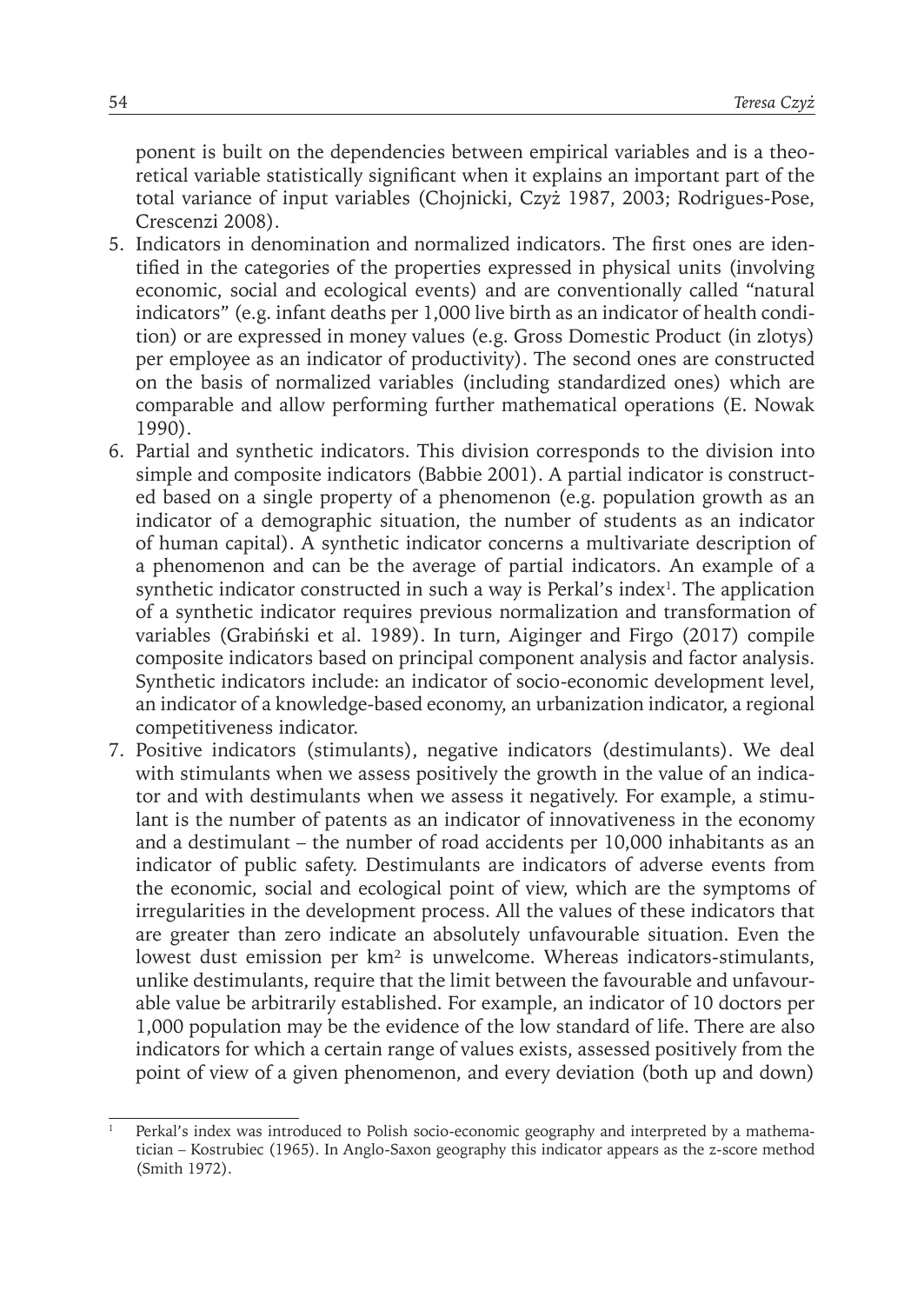is assessed negatively. An example of this is food consumption as an indicator of the standard of life (Appenzeler 2011).

- 8. Indicators in subject order. These are indicators of socio-economic phenomena which are part of a specified research problem. For example, in the research of regional development the following can be distinguished: urbanization indicators, indicators of a knowledge-based economy, business environment indicators, population development indicators, social capital indicators.
- 9. Descriptive and normative indicators (Bunge 1981). A descriptive indicator of social participation is the share of the population taking part in making social decisions. The corresponding normative indicator is the optimum share which ensures an effective organization of social activities. A normative indicator of the level of life in the form of per capita income, e.g. in the Mazowsze region, can adopt the value of a descriptive indicator, which is the value of the per capita income already gained in the Stockholm region. The most common are the normative indicators of sustainable development.
- 10.Spatial indicators. In geographical research spatial indicators belong to a specific and important category. They concern the properties considered in a spatial aspect and are determined in different spatial scales: local, regional, national, global. These are indicators of spatial distribution, location, spatial concentration, neighbourhood, spatial differentiation, location rent, spatial accessibility of phenomena, spatial order. Spatial indicators are divided into: indicators concerning the properties of a territorial unit (territorial indicators), e.g. an indicator of the density of a road network in a region and indicators consisting of an implicit or explicit element of distance constituting a basic geographical property (an indicator of interregional linkages, an indicator of spatial accessibility of a city).

It is worth noting that a given indicator represents, as a rule, some of the indicator kinds defined above. For example, an indicator for spatial distribution of phenomena can be at the same time an empirical, quantitative, partial, significant, etc.

## **5. Examples of cognitive indicators used in socio-economic geography**

Classic cognitive indicators, used in socio-economic geography include among others: indicators of regional specialization, indicators of a spatial concentration of socio-economic phenomena, indicators of changes in the structure of regional economy, indicators of socio-economic interactions in territorial systems.

These indicators are represented by Florence's location quotient (1929), Florence's localization index (1948), Blakely and Bradshaw's prosperity index (2002), and the potential ratio (Czyż 2002). It is emphasized that the indicators analyzed are often called indices or coefficients by their authors.

A choice of exemplary indicators is justified in the following way: the first two are in the original version the indicators with a simple construction, often modified, with great interpretative possibilities, recognized as a basic tool for economic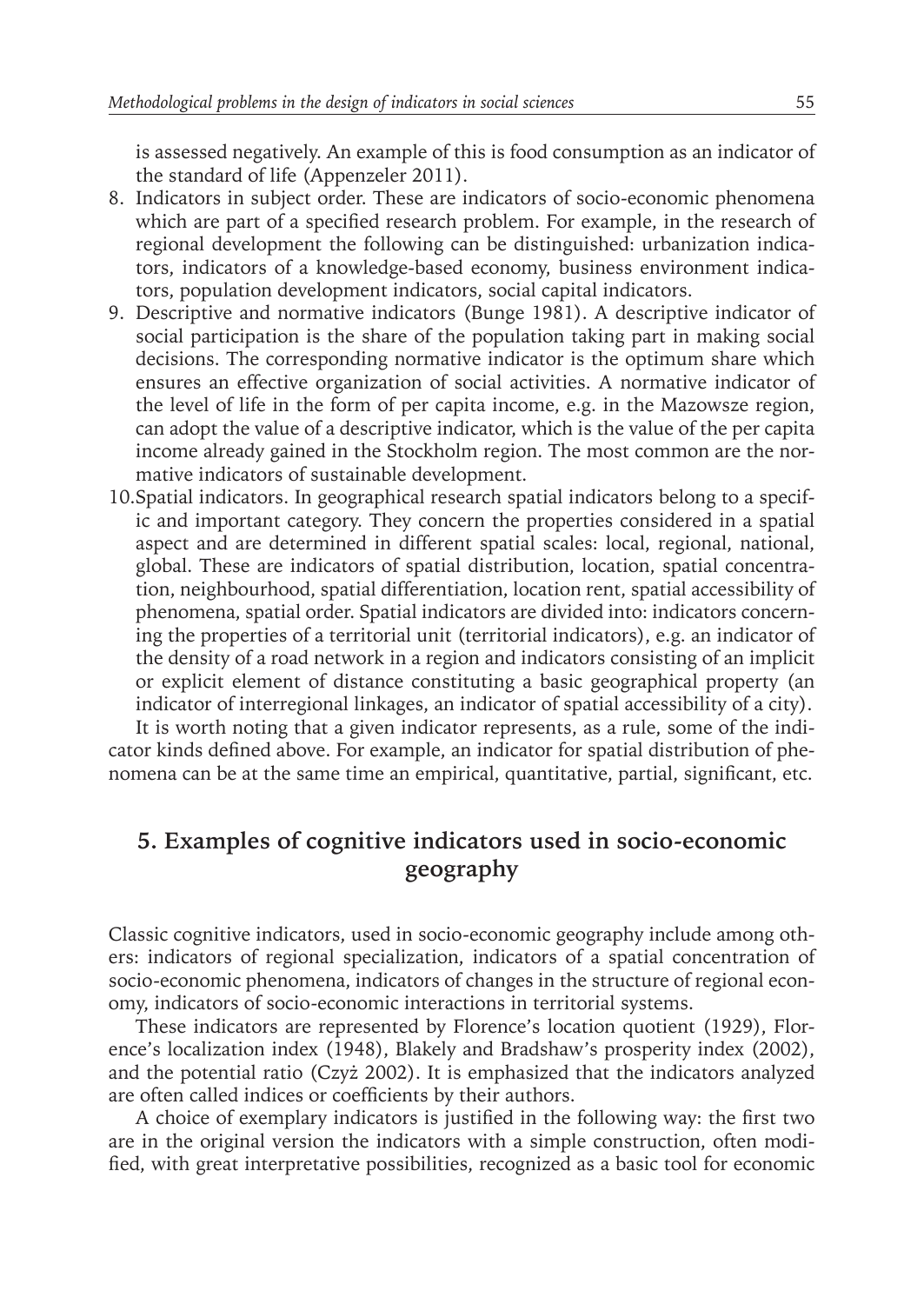development analysis, also widely applied in regional analysis (see: Miller et al. 1991; Woźniak 2015; Isard 1960); the remaining two are new indicators provoking a discussion.

Florence's location quotient (*LQ<sub>i</sub>*), in other words an index of regional specialization is the ratio value of a determined economic or social activity *M* in region *i* to this value in the higher-level spatial unit *A* (a country):

$$
LQ_{_{i}}=\frac{M_{_{i}}}{M_{_{A}}}
$$

*LQi* determines in which regions the "overrepresentation" of a given activity  $(LQ>1)$  occurs and in which there is a relative "scarcity"  $(LQ<1)$ . "Overrepresentation" can be interpreted as a regional specialization.

Location quotient (*LQ*) enables also the comparisons for different periods of time, which would not be possible applying such indicators as, e.g. the value of the production sold per inhabitant (in zlotys) due to inflation. Thus, the location quotient fulfils the function similar to the standardization of features (Stryjakiewicz 2000).

The location quotient was also used for determining the economic base of a city (Jerczyński 1973) as an indicator of an exogenic activity *E*<sub>x</sub>:

$$
E_{\alpha} = \frac{\frac{E_{iC}}{E_{C}}}{\frac{E_{iN}}{E_{N}}}
$$

where:

 $E<sub>c</sub>$  – employment in activity *i* in city C,

 $E_c$  – total employment in city C,

 $E_{in}$  – employment in activity *i* in the country,

 $E<sub>N</sub>$  – total employment in the country.

The quotient is a comparison of the structure of employment in city C with the structure treated as the reference pattern.  $E_{\alpha}$  > 1 means the surplus in a given activity, i.e. an exogenic activity of a city.

Florence's statistical localization index (*IL*) is an indicator of the concentration of an economic activity in a regional system<sup>2</sup> . "It is essentially a comparison of the percentage distribution by region of employment in the given industry with the regional percentage distribution of the base magnitude, for example total national manufacturing employment" (Isard 1960, p. 252).

The localization index (*IL*) for the given *i* industry is computed according to the formula:

$$
IL_{i} = \frac{\sum_{j=1}^{n} (y_{ij} - x_{j})}{100}
$$
 for  $y_{ij} > x_{j}$ ,  
\n $n =$  number of regions,

<sup>&</sup>lt;sup>2</sup> This indicator was called the coefficient of localization by Isard (1960, p. 252).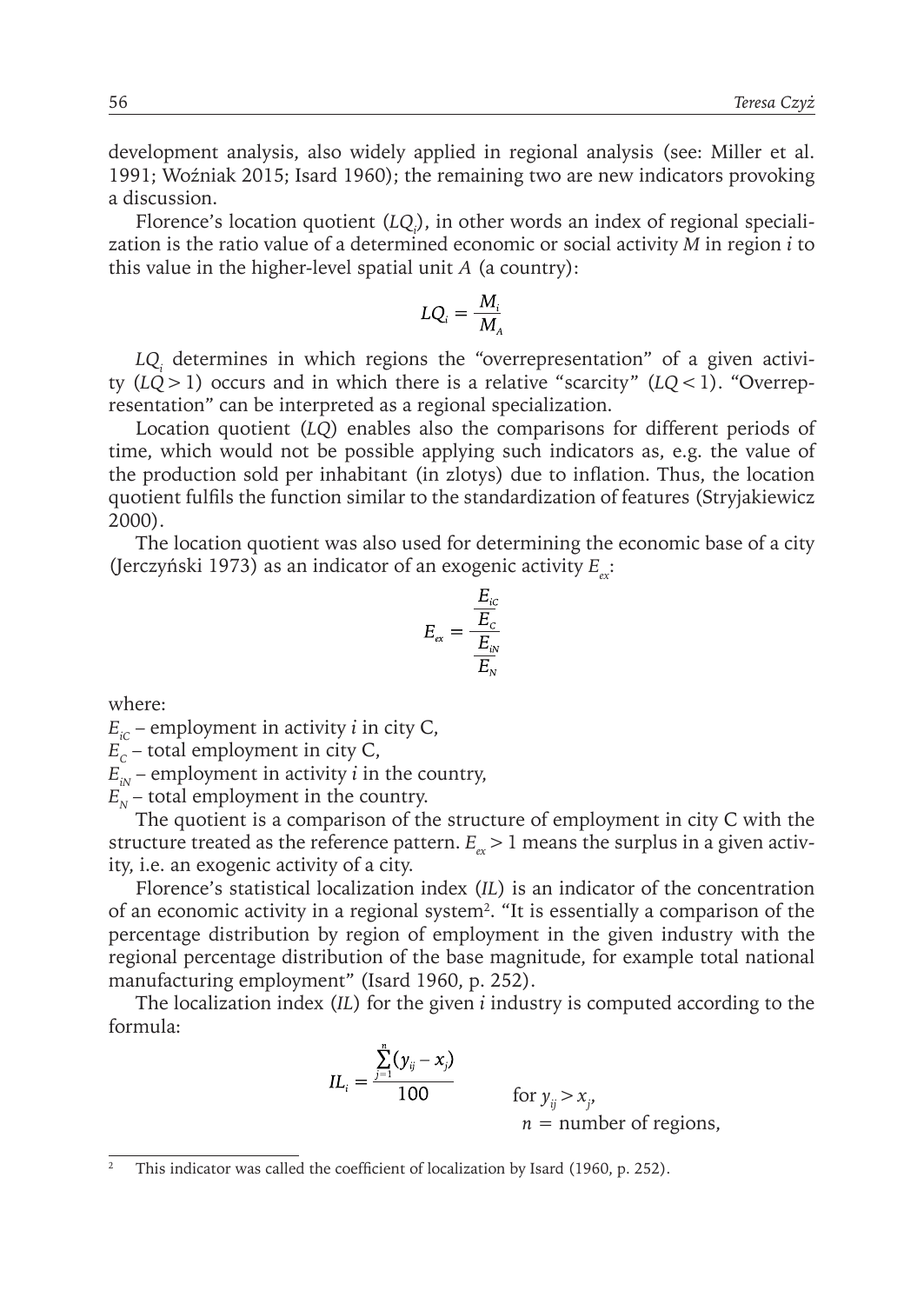#### where:

 $y_{ii}$  – percentage share of region *j* in national employment in industry *i xj* – percentage share of region *j* in the national scale of a phenomenon which is the basis for the comparison.

The limits to the value of the index are 0 (total dispersion) and 1 (an entire industry is concentrated in one region).

Florence's localization index has also a new interpretation as an index of the location orientation (Stryjakiewicz 2003). "The location analysis of the food industry is based on a combination of two location quotients calculated in the relation to the population number and the acreage of agricultural land. This index can be termed as the index of the location orientation of the sectors of the industry in question." (Stryjakiewicz 2003, p. 141). In turn, Luchter and Wacławowicz (1963) modifying Florence's index constructed the statistical demographic index as the measure of territorial dispersion of services.

Blakely and Bradshaw's prosperity index (*IP*) (2002) is an index of changes in the structure of an economy. This index is a ratio of the growth in wages to the growth in jobs, e.g. in the industry in a given region or a country:

$$
IP_i = \frac{K}{Z}
$$

where:

*K* – wage growth (in %) in region *i* in a any period,

*Z* – job growth (in %) in region *i* in the same period.

There are many possible interpretations of the prosperity index because it can be referred to different stages of economic development and different economic systems. The interpretation of this index adopted in the regional knowledge-based economy is the following: if the index is over 1.0, wages will increase faster than jobs and this industry activity represent a modern economy with high-technology firms offering higher wages for highly qualified employees.

The potential ratio  $P_i$  is a systemic indicator of the level of socio-economic development of a region determined by a mathematical potential model (Chojnicki 1966). It is expressed in the formula:

$$
P_i = \frac{U_i}{V_i}
$$

It is composed of the two versions of the potential model: (1) income potential  $U_i$  in region  $i$ 

$$
U_i = \frac{z_i}{d_{ii}} + \sum_{j=1}^n \frac{z_j}{d_{ij}}
$$

where:

z*j* – income in region *j* d*ij* – distance of region *i* from region *j* – self-potential of region *i*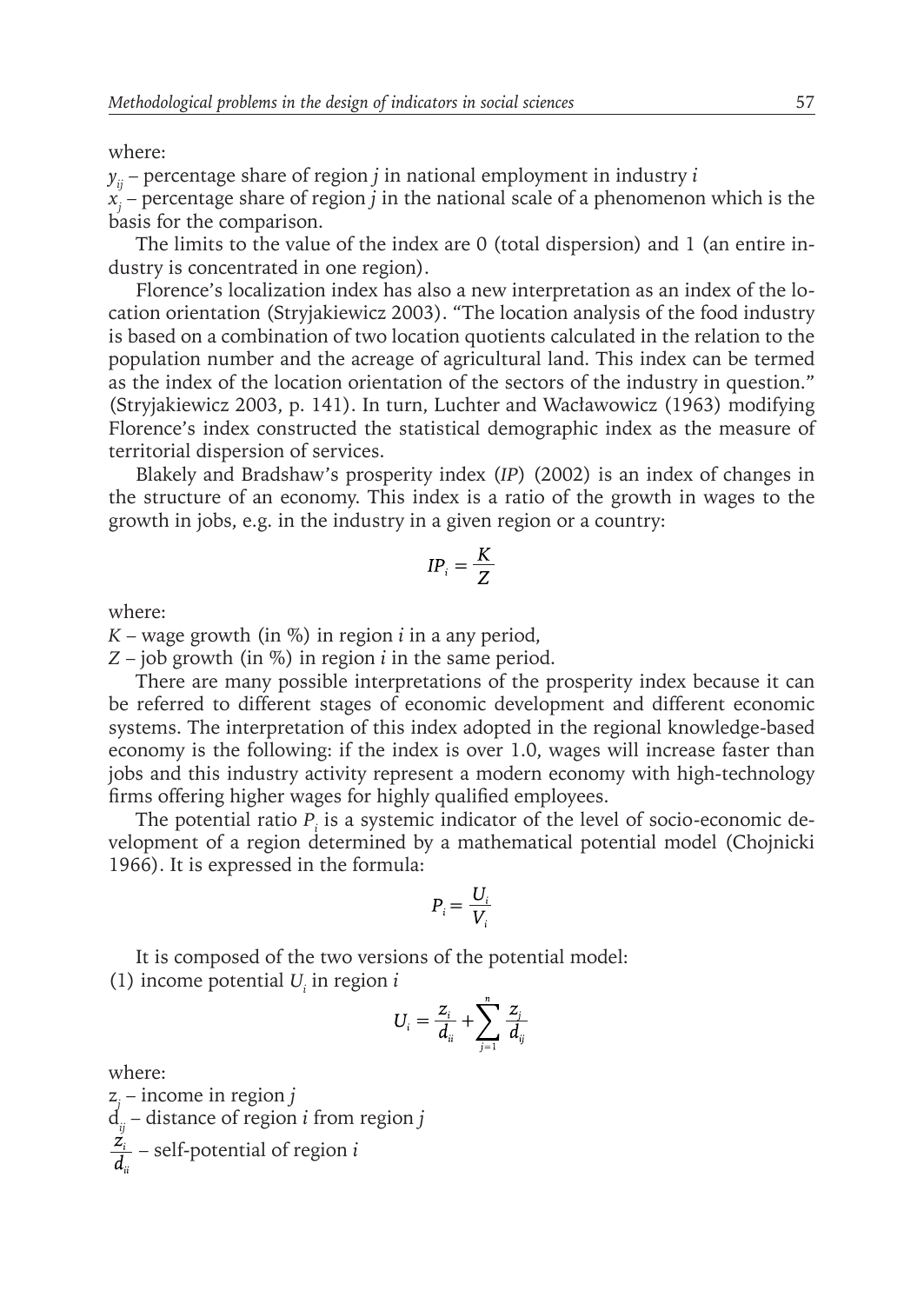(2) population potential  $V_i$  in region *i* 

$$
V_i = \frac{l_i}{d_{ii}} + \sum_{j=1}^n \frac{l_j}{d_{ij}}
$$

where: l *j* – population in region *j.*

The income potential is a function of the income generated in region *i* as well as incomes in other regions and of the distances separating them. Thus, the income potential allows one to consider the effect of interregional flows of income on the spatial variability thereof. In turn, the population potential defines the accessibility of region *i* to the inhabitants of all the other regions of the system. In relation to region *i* it measures the contribution of the population of all the other regions as augmented by the influence of the region on itself. The ratio of potential income to the population potential is then a systemic indicator of a regional level of socio-economic development (Czyż 2002).

#### **6. Comment and discussion**

The indicator method belongs to traditional description methods in socio-economic geography (Chojnicki 1977; Czyż 1980). Most applied indicators are classified as so-called "old" indicators, which originated in social sciences, regional analysis and were transferred to geographical research. The interpretative possibilities of many indicators are still far from being exhausted.

However, in the discussion about the cognitive value of indicators, attention is paid to the inadequacy of some indicators and hence there are suggestions that new, alternative ones should be constructed and used. The criticism concerns mainly the application of income as an indicator of socio-economic development. In sociology the use of income as an indicator of the quality of life is questioned. In the Polish economy and statistics an opinion prevails that the Gross Domestic Product (GDP), estimated in accordance with the principles determined by the European System of National Accounts, is only the measure of volume and changes in the level of production, (more precise – of a value added). This index can be treated as an indicator of economic growth (Czerwiński 1992; Wyżnikiewicz 2017). It is also emphasized that a certain reservation in regard to GDP as an indicator of the economic growth of a given country is connected to globalization which manifests itself in multinational enterprises and caused difficulties in establishing the places where the domestic product is created (Malaga 2009; Wyżnikiewicz 2017).

In the world economy the usefulness of the GDP as an indicator of social development is questioned and the construction of many indicators of social progress is recommended including the ones of sustainable development and the state of the natural environment (Stiglitz et al. 2009). The assessment of a development level is proposed not in reference to GDP but under the new perspective of more socially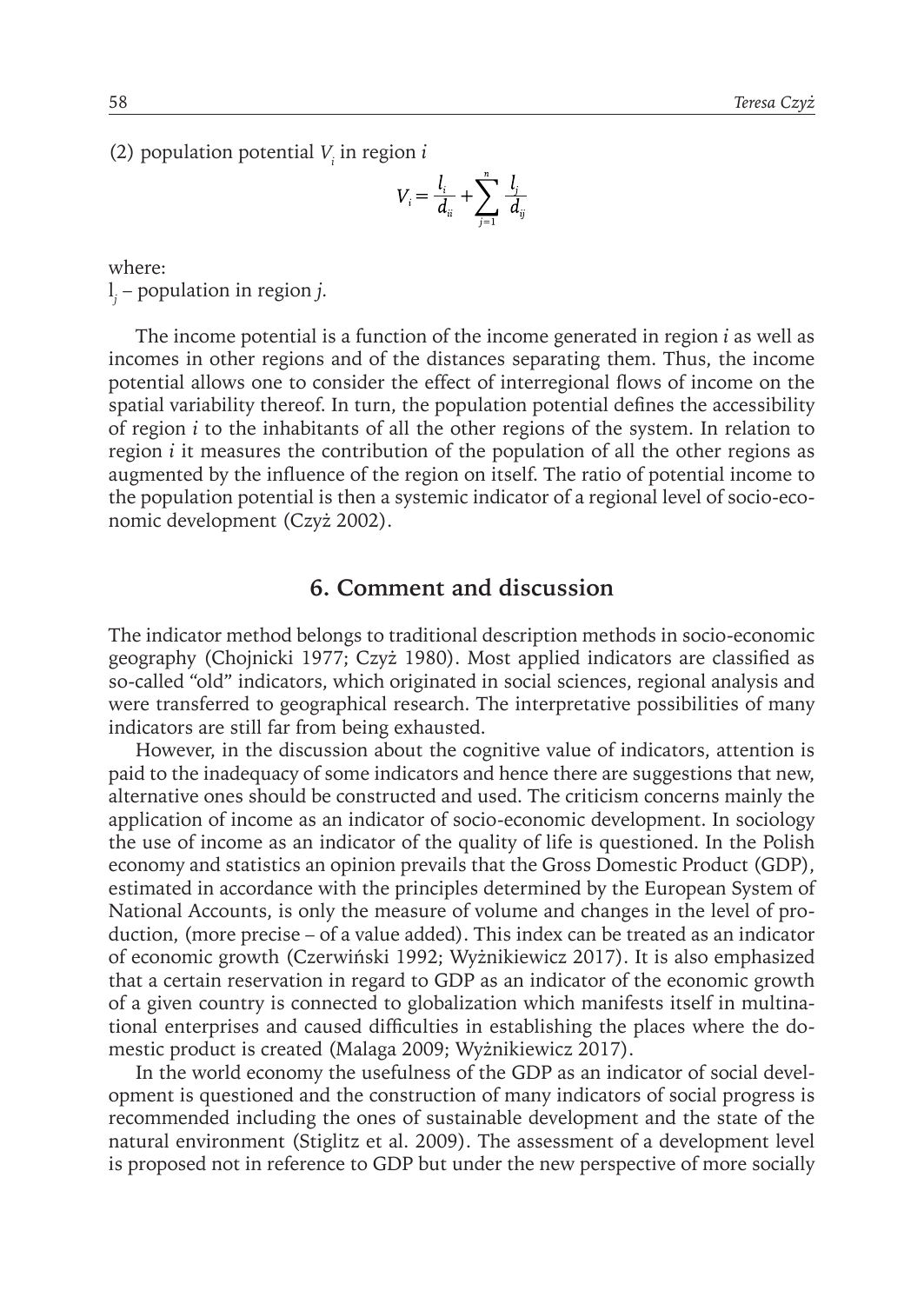inclusive and ecologically sustainable growth path and used a wide set of "beyond GDP" indicators.

Attempts have also been made to develop a new indicator of the development level in the form of a "green" income. This indicator is constructed on the assumption that environmental well-being should be treated on equal terms with the importance of positive aspects of a market economy. Yet, the construction of the "green" income index itself creates problems as to what crucial elements of the ecosystem should be included in it (Malaga 2009).

Difficulties in the construction of alternative indicators and their concretization resulting from the lack of data still make the GDP remain a commonly applied indicator of the development level, also in socio-economic geography,

In geographical regional studies the criticism of a regional income (GDP per capita) as an indicator of the level of socio-economic development can be included in the following statement: a regional income is the measure of the volume of an economic activity, situated in a given region, but it does not include the influence of spatial and socio-economic relations occurring in the entire regional system on the development level of each region. Therefore, the modification of this indicator is presented, made with the use of a mathematical potential model and the proposition of a new systemic indicator in the form of the ratio of potential income to the population potential is suggested (Czyż 2002).

It is worth noting that in socio-economic geography most indicators applied are limited to certain socio-economic systems. Hence, there is a need to order them and determine what sets of alternative indicators should be used in various spatial patterns.

#### **References**

- Aiginger K, Firgo M (2017) Regional competitiveness: Connecting an old concept with new goals. In: Huggins R, Thompson P (eds) *Handbook of regions and competitiveness*. Edward Elgar: 155–191.
- Appenzeler D (2011) *Wielowymiarowa analiza porównawcza jako narzędzie opisu zjawisk złożonych* (Multivariate comparative analysis as a tool for describing complex phenomena). Warsztaty "Metody ilościowe w badaniach ekonomicznych (Quantitative methods in economic research)". Cz. II, Studium doktoranckie, Wydział Zarządzania UEP, Poznań.
- Babbie E (2001) *The practice of social research*. Wordsworth/Thompson Learning.

Blakely EJ, Bradshaw TK (2002) *Planning local economic development. Theory and practice.* Sage Publication, London.

Bunge M (1975) What is a quality of life indicator. *Social Indicators Research* 2: 65–79.

Bunge M (1977) *Treatise on basic philosophy*. Vol. 3. Reidel, Dordrecht.

Bunge M (1981) Development indicators. *Social Indicators Research* 9: 369–385.

Bunge M (1985) *Treatise on basic philosophy*. Vol. 7, D. Reidel, Dordrecht.

Bunge M (1996) *Finding philosophy in social science*. Yale University Press, New Haven.

Bunge M (2006) *Chasing reality: strife over realism.* University of Toronto Press, Toronto.

Chojnicki Z (1966) Zastosowanie modelu grawitacji i potencjału w badaniach przestrzenno-ekonomicznych (Application of the gravity and potential models in spatial-economic research). *Studia KPZK PAN* 14, Warszawa.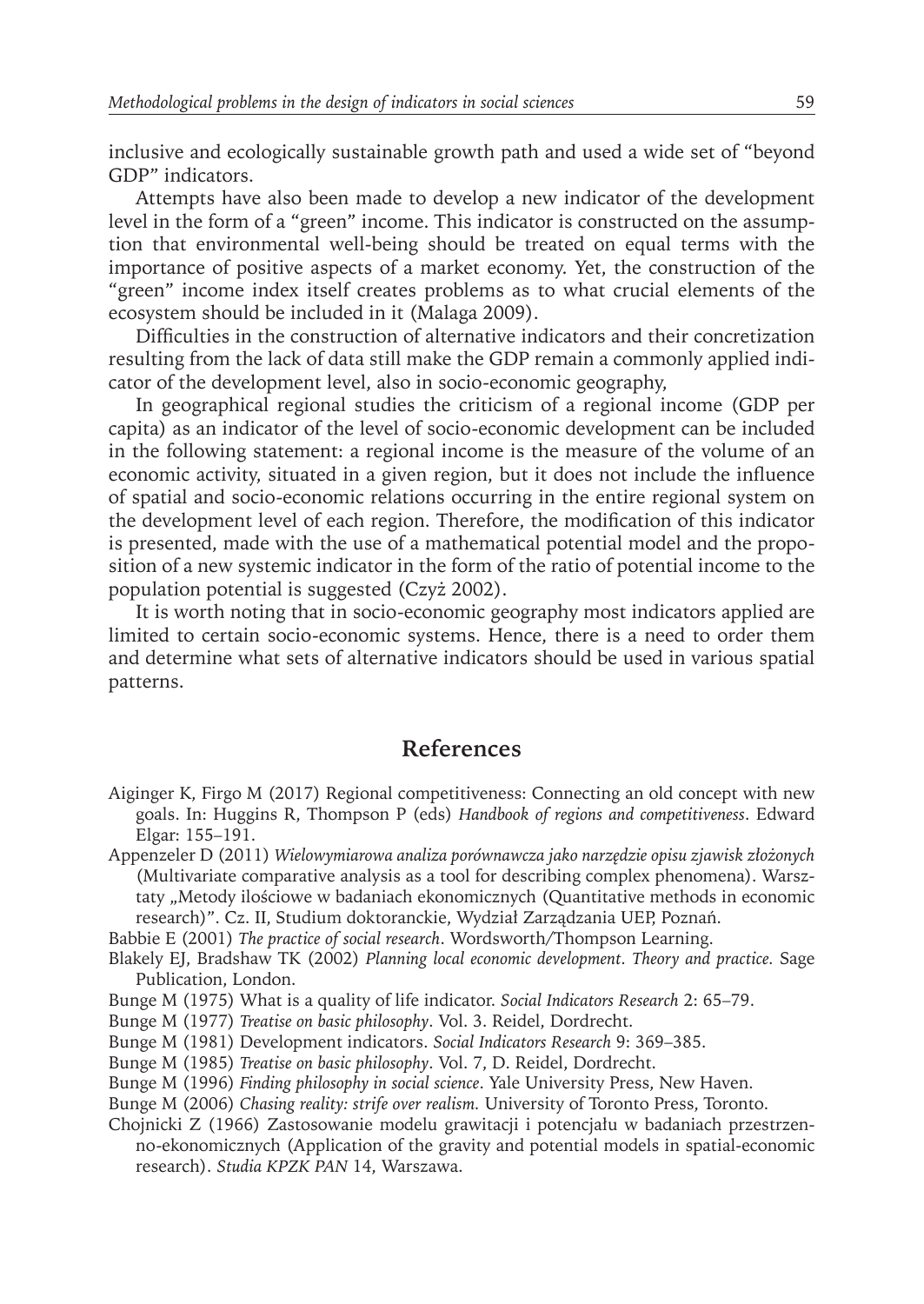- Chojnicki Z (1977) Dylematy kwantyfikacji geografii (Dilemmas of the quantification of geography). In: Chojnicki Z (ed.) *Metody ilościowe i modele w geografii* (Quantitative methods and models in geography), PWN, Warszawa: 9–15.
- Chojnicki Z (2008) *Wykłady z metodologii geografii* (Lectures on the methodology of geography). Unpublished materials. Adam Mickiewicz University in Poznań, Poznań.
- Chojnicki Z (2011) Empirical-scientific model of geography. *Quaestiones Geographicae* 30(2):  $7 - 22.$
- Chojnicki Z, Czyż T (1987) Economic growth and the standard of living of Poland's populations: a regional approach, *Geoforum* 18, 2: 203–212.
- Chojnicki Z, Czyż T (2003) Poland on the road to a knowledge-based economy: regional approach. In: Domański R (ed.) Recent advances in urban and regional studies. *Studia Regionalia*, 12: 199–213.
- Czerwiński Z (1992) *Dylematy ekonomiczne* (Economic dilemmas). PWE, Warszawa.
- Czyż T (1980) Analiza i ocena składnika metodologicznego (Analysis and evaluation of a methodological component). In: Chojnicki Z (ed.) Problematyka metodologiczna dorobku badawczego KPZK PAN. *Biuletyn KPZK PAN* 107: 19–42.
- Czyż T (2002) Application of the potential model to the analysis of regional differences in Poland. *Geographia Polonica* 75, 1: 13–24.
- Dodd SC (1942) *Dimension of society. A quantitative systematics for the social sciences*. New York.
- Florence PS (1929) *The statistical method in economics*. Kegal Paul, London.
- Florence PS (1948) *Investment, location and size of plant*. University Press, Cambridge, England.
- Grabiński T, Wydymus S, Zeliaś A (1989) *Metody taksonomii numerycznej w modelowaniu zjawisk społeczno-gospodarczych* (Methods of numerical taxonomy in modelling socio-economic phenomena). PWN, Warszawa.
- Isard W (1960) *Methods of regional analysis: an introduction to regional science*. John Willey, London.
- Jerczyński M (1973) Zagadnienia specjalizacji bazy ekonomicznej większych miast w Polsce (Issues of specialization of the economic base of major Polish cities). In: Chavez L, Jerczyński M, Siemek Z (eds) Studia nad strukturą funkcjonalną miast. *Prace Geograficzne*, 97: 13–134.
- Kostrubiec B (1965) Klasyfikacja dynamiczna i wielocechowa województw Polski (Dynamic and multivariate classification of Polish voivodeships). *Biuletyn KPZK PAN* 35: 28–49.
- Lange O, Banasiński A (1968) *Teoria statystyki* (Theory of statistics). PWE, Warszawa.
- Luchter E, Wacławowicz S (1963) Statystyczny wskaźnik demograficzny jako miara rozmieszczenia usług (Statistical demographic index as the measure of service distribution). *Przegląd Statystyczny* 10(2): 217–230.
- Malaga K (2009) *O niektórych dylematach teorii wzrostu gospodarczego i ekonomii* (On some dilemmas of economic growth theory and economics). Polskie Towarzystwo Ekonomiczne, Zarząd Krajowy, Warszawa: 1–23.
- Miller MM, Gibson LJ, Wright NG (1991) Location quotient: A basic tool for economic development analysis. *Economic Development Review* 9(2): 65–58.
- Nowak E (1990) *Problem informacji w modelowaniu ekonometrycznym* (Problem of information in econometric modelling). PWN, Warszawa.
- Nowak L (1977) *Wstęp do idealizacyjnej teorii nauki* (Introduction to the idealizational theory of science). PWN, Warszawa.
- Nowak S (1970) *Metodologia badań socjologicznych* (Methodology of sociological research). PWN, Warszawa.
- Nowak S (1977) *Methodology of sociological research*. Polish Scientific Publishers, Warszawa, Reidel, Dordrecht.